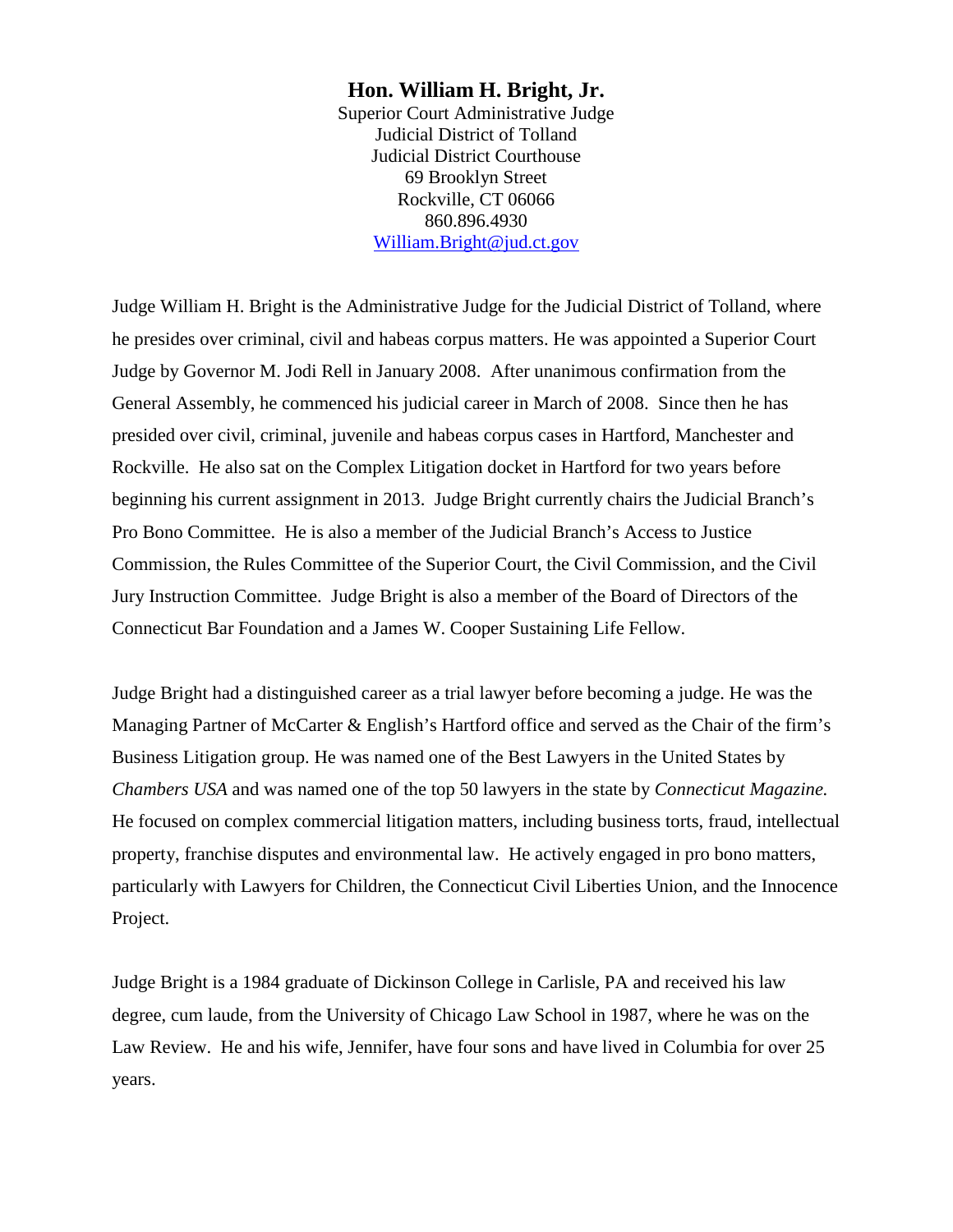### **Hon. Robert N. Chatigny**

United States District Judge District of Connecticut Abraham Ribicoff Federal Building United States Courthouse 450 Main Street – Room 228 Hartford, CT 06103 860.240.3659 [Robert\\_N\\_Chatigny@ctd.uscourts.gov](mailto:Robert_N_Chatigny@ctd.uscourts.gov)

Judge Robert Chatigny was appointed United States District Judge for the District of Connecticut on September 29, 1994 and served as Chief Judge from 2003 to 2009. He is a graduate of Brown University and the Georgetown University Law Center.

Judge Chatigny served as a Law Clerk to Judge Jon O. Newman (Second Circuit 1980-81), Judge Jose A. Cabranes (District of Connecticut 1980) and Judge Samuel Conti (Northern District California 1979-80).

Judge Chatigny practiced law in Hartford from 1984 until his appointment to the bench. Prior to that time, he was an associate with Williams & Connolly in Washington, D.C.

While in private practice, Judge Chatigny was appointed by the Governor of Connecticut to the State Judicial Selection Commission and the State Commission on Prison and Jail Overcrowding. He was twice elected to the House of Delegates of the Connecticut Bar Association and served on the Association's Federal Practice Section Executive Committee. He also served as an advisor to the Federal Courts Study Committee created by Congress to develop a long-range plan for the Federal Judiciary.

Judge Chatigny is a Bencher Emeritus of the Oliver Ellsworth Inn of Court and a Connecticut Bar Foundation James W. Cooper Life Fellow.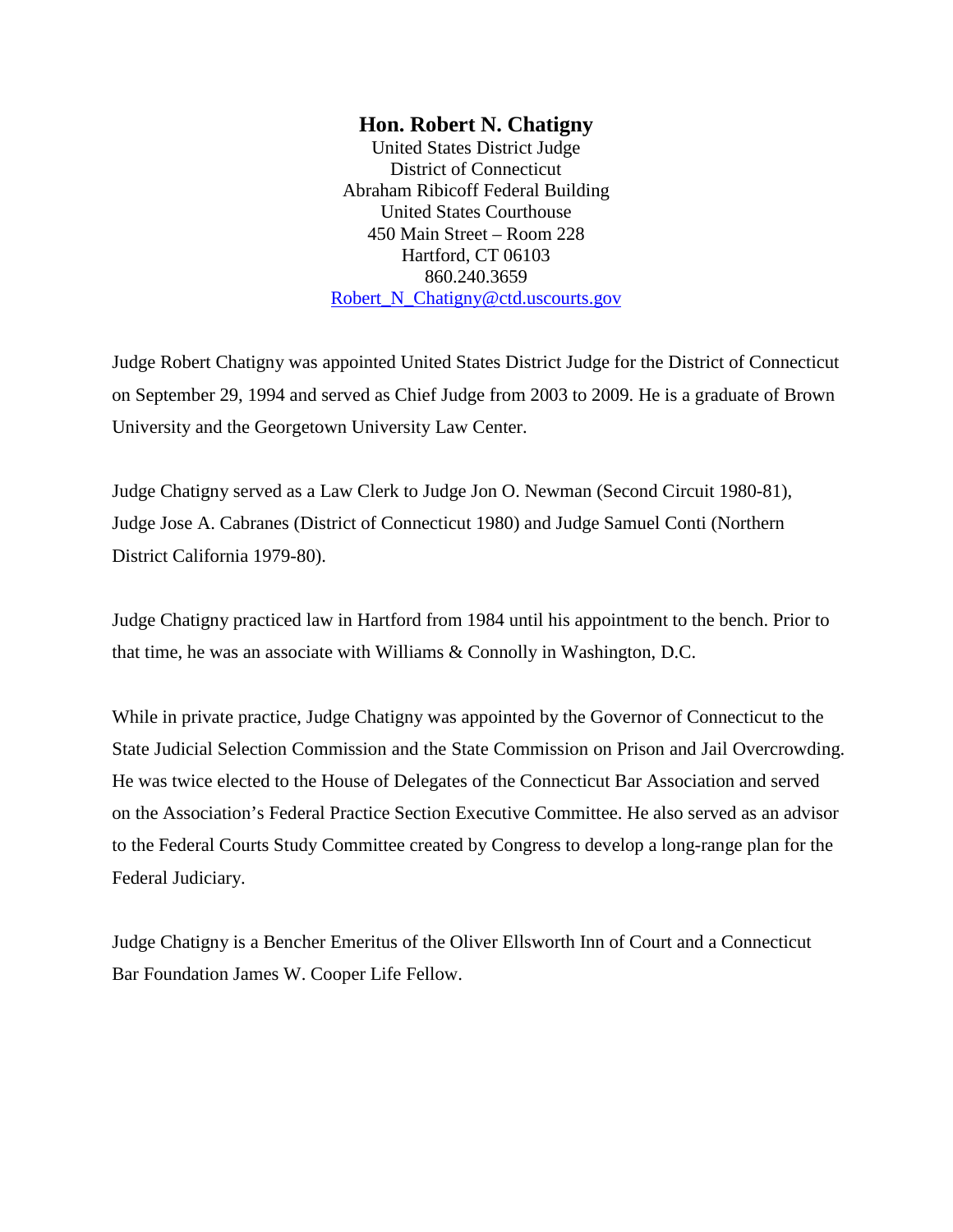# **DAY PITNEY** LLP



[dmcordiano@daypitney.com](mailto:dmcordiano@daypitney.com)

**[Hartford](http://www.daypitney.com/offices/Hartford-CT/)** 242 Trumbull Street Hartford, CT 06103 T: (860) 275 0179 F: (860) 881 2451

Dean M. [Cordian](http://www.daypitney.com/)o - Of Counsel

# Professional Experience

Dean M. Cordiano has more than 30 years of experience trying and arbitrating complex securities, commercial and environmental cases. He has tried and arbitrated more than 50 cases to judgment. Dean has experience with cutting-edge environmental cases and has won three verdicts in multimillion-dollar cost-recovery actions, as well as defending complex commercial and business lawsuits. Dean has also conducted numerous arbitrations and other alternative dispute resolution proceedings. His extensive experience as an arbitrator and court-appointed special master has allowed him to be more effective both as an advocate and as a problem solver in helping clients find innovative, economical resolutions of their business disputes.

# Practice Areas

- [Environmental](http://www.daypitney.com/practices/Environmental-and-Land-Use-Litigation/) and Land Use Litigation
- [Environmental](http://www.daypitney.com/practices/Environmental-and-Land-Use-Regulation/) and Land Use Regulation
- Products Liability and Torts [Litigation](http://www.daypitney.com/practices/Products-Liability-and-Torts-Litigation/)
- Real Estate [Redevelopment](http://www.daypitney.com/practices/Real-Estate-Redevelopment/)
- [Shareholder](http://www.daypitney.com/practices/Shareholder-and-Securities-Litigation/) and Securities Litigation
- White Collar Defense and Internal [Investigations](http://www.daypitney.com/practices/White-Collar-Defense-and-Internal-Investigations/)

# Representative Matters

- Defended national chemical companies and manufacturers in private costrecovery actions in Connecticut, Rhode Island, Massachusetts, Oregon, and California
- Defended national pesticide and pharmaceutical companies in product liability and toxic tort litigation
- Represented several Connecticut water utilities as plaintiff's counsel to recover remediation costs and diminution in property values
- Defended brokerage firms in national securities and class action litigation
- Defended Fortune 500 corporations in complex commercial litigation

# News, Publications & Presentations

- Co-author, "Vacating Arbitration Awards in Connecticut," *Connecticut Lawyer*, April 2014
- Featured, ["Chambers](http://www.daypitney.com/news/newsDetail.aspx?pkid=4660) USA 2013 Names 39 Day Pitney Attorneys 'Leading Lawyers for Business,'" *Day Pitney Press Release*, May 24, 2013
- Co-Author, "Injunctive Relief Under the Connecticut [Environmental](http://www.daypitney.com/news/newsDetail.aspx?pkid=4603) Protection Act," *Connecticut Lawyer*, April 1, 2013
- Featured, ["Ninetyeight](http://www.daypitney.com/news/newsDetail.aspx?pkid=4301) Day Pitney Attorneys Recognized by *Super Lawyers*," *Day Pitney Press Release*, October 22, 2012
- Co-author, "Innocence is in the Eye of the Beholder: An Analysis of the Innocent Landowner Defense Under CERCLA," *Connecticut Lawyer*, [August/September](http://www.daypitney.com/news/newsDetail.aspx?pkid=4258) 2012
- Featured, ["Chambers](http://www.daypitney.com/news/newsDetail.aspx?pkid=4170) USA 2012 Names 41 Day Pitney Attorneys 'Leading Lawyers for Business'," *Day Pitney Press Release*, June 8, 2012
- Co-author, "Federal Preemption in the [Environmental](http://www.daypitney.com/news/newsDetail.aspx?pkid=3980) Law Context," Connecticut *Lawyer*, January 2012
- Featured, "Fifty Day Pitney Attorneys [Recognized](http://www.daypitney.com/news/newsDetail.aspx?pkid=3869) as Super Lawyers," *Day Pitney Press Release*, October 24, 2011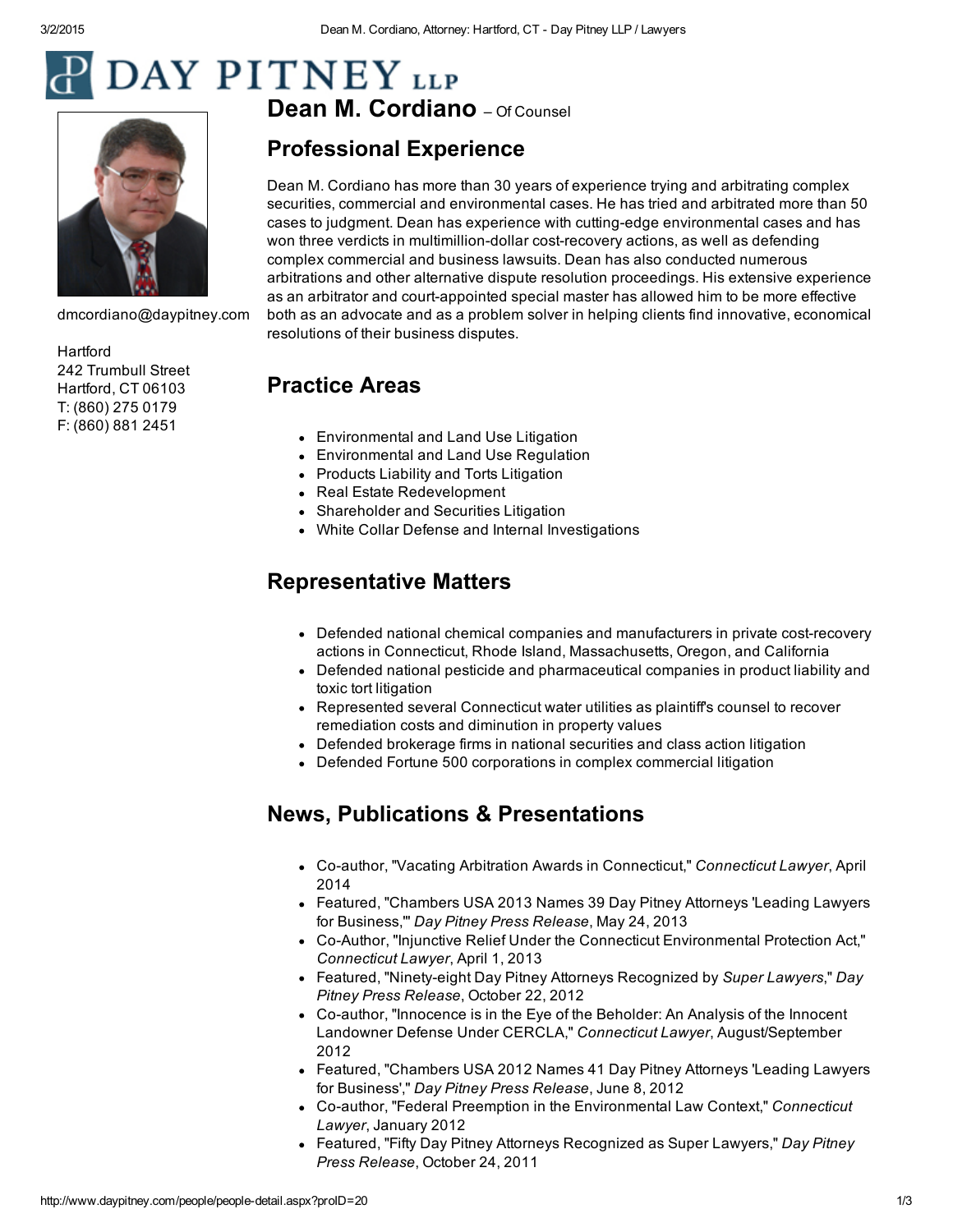3/2/2015 Dean M. Cordiano, Attorney: Hartford, CT Day Pitney LLP / Lawyers

- Speaker, "Complex Civil and Family Litigation: A View from the Complex Litigation and Regional Family Trial Dockets," Hartford County Bar [Association,](http://www.daypitney.com/news/newsDetail.aspx?pkid=3579) March 24, 2011
- Co-author, "Should Lawyers Be Sanctioned for Arbitration [Misconduct?"](http://www.daypitney.com/news/newsDetail.aspx?pkid=3449) *Connecticut Law Tribune*, December 13, 2010
- Featured, "Fifty-seven Day Pitney Attorneys [Recognized](http://www.daypitney.com/news/newsDetail.aspx?pkid=3402) as Super Lawyers; Six Additional Lawyers Recognized as 'Rising Stars'," *Day Pitney Press Release*, November 12, 2010
- Co-author, "Court Rules No [Apportionment](http://www.daypitney.com/news/newsDetail.aspx?pkid=3205) Under Connecticut Transfer Act," *Day Pitney Alert*, June 16, 2010
- Featured, "Ten Day Pitney Partners Named Top Attorneys in Corporate [Litigation,"](http://www.daypitney.com/news/newsDetail.aspx?pkid=3061) *Day Pitney Press Release*, March 10, 2010
- Co-author, "Federal District Courts Begin to Apply the Lessons of *Burlington* but Questions Remain [Unanswered,"](http://www.daypitney.com/news/newsDetail.aspx?pkid=2954) *Connecticut Lawyer*, November 2009
- Featured, "Fiftysix Day Pitney Partners [Recognized](http://www.daypitney.com/news/newsDetail.aspx?pkid=2894) as New England *Super Lawyers*," *Day Pitney Press Release*, October 30, 2009
- Co-author, "Recent [Developments](http://www.daypitney.com/news/newsDetail.aspx?pkid=2891) in the Law of Arbitration (Part 2 of 2)," *Connecticut Lawyer*, October 2009
- Co-author, "Second Circuit Affirms District Court Rejecting RCRA and Clean Water Act Claims at Shooting Range Site in a Case of First [Impression,"](http://www.daypitney.com/news/newsDetail.aspx?pkid=2822) *Day Pitney Alert*, September 2, 2009
- Co-author, "Recent Developments in the Law of Arbitration (Part 1 of 2)," *Connecticut Lawyer*, [August/September](http://www.daypitney.com/news/newsDetail.aspx?pkid=2828) 2009
- Quoted, "State Agencies Ineligible For Fees In EPA Suits," *[Connecticut](http://www.daypitney.com/news/newsDetail.aspx?pkid=2123) Law Tribune*, May 5, 2008
- Co-author, "Supreme Court Confirms Decades-Old Purpose of Pillar of Environmental Law," *Connecticut Lawyer*, February 2008
- Co-author, "The Application of *Daubert* in [Environmental](http://www.daypitney.com/news/newsDetail.aspx?pkid=1989) Cost Recovery and Toxic Tort Cases," *Environmental Litigation and Toxic Torts Committee Newsletter Section of Environment, Energy, and Resources, American Bar Association*, December 2007
- Co-author, "U.S. Supreme Court Rules That PRPs Can Seek Cost Recovery Under CERCLA," *Day Pitney Alert*, June 19, 2007
- "A Split in the Circuits Will Force the Supreme Court to Decide Whether PRPs Have Additional Remedies Under CERCLA," *[Environmental](http://www.daypitney.com/news/newsDetail.aspx?pkid=690) Commentary, Andrews Litigation Reporter*, Vol. 27, Issue 12, January 10, 2007
- "Avoiding the Perils of Electronic Discovery," *Connecticut Lawyer*, May 2006
- Co-author, "Evaluating Contaminated Properties in [Condemnation](http://www.daypitney.com/news/newsDetail.aspx?pkid=177) Proceedings... **Connecticut's Approach Is All-Inclusive,"** *Chemical Waste Litigation Reporter***,** January 2006
- Speaker, "Representing Broker and Firm," NASD Securities Arbitration Forum, New Britain, CT, February 3, 2005
- "An Environmental Consultant's Guide to Identifying and Avoiding Liability," *Environmental Audit Guidebook*, May 2003
- Co-author, "Litigating Environmental Enforcement Actions," The Connecticut Law *Tribune*, March 2003
- Coauthor, "Circuits Split On Disposal Theory," *The Connecticut Law Tribune*, April 23, 2001
- "Ninth Circuit Grants *En Banc* Review on Issue of CERCLA Liability for Passive Migration," *The Connecticut Law Tribune*, April 23, 2001
- "Individual Liability for Environmental Enforcement Actions," *Connecticut Bar Journal*, Vol. 64, No. 3, June 1990
- "Groundwater Contamination Claims in Connecticut," *Connecticut Bar Journal*, Vol. 60, No. 3, June 1986
- Co-author, "Connecticut Construction Law," Professional Education Systems, Inc., 1984
- "Trial Proceedings Closed to the Public," *Journal of the Kansas Trial Lawyers Association*, Vol. 4, No. 3, December 1981
- Book Review, Lawsuit (S. Speiser), *Kansas Law Review*, Vol. 28, No. 4, Summer 1980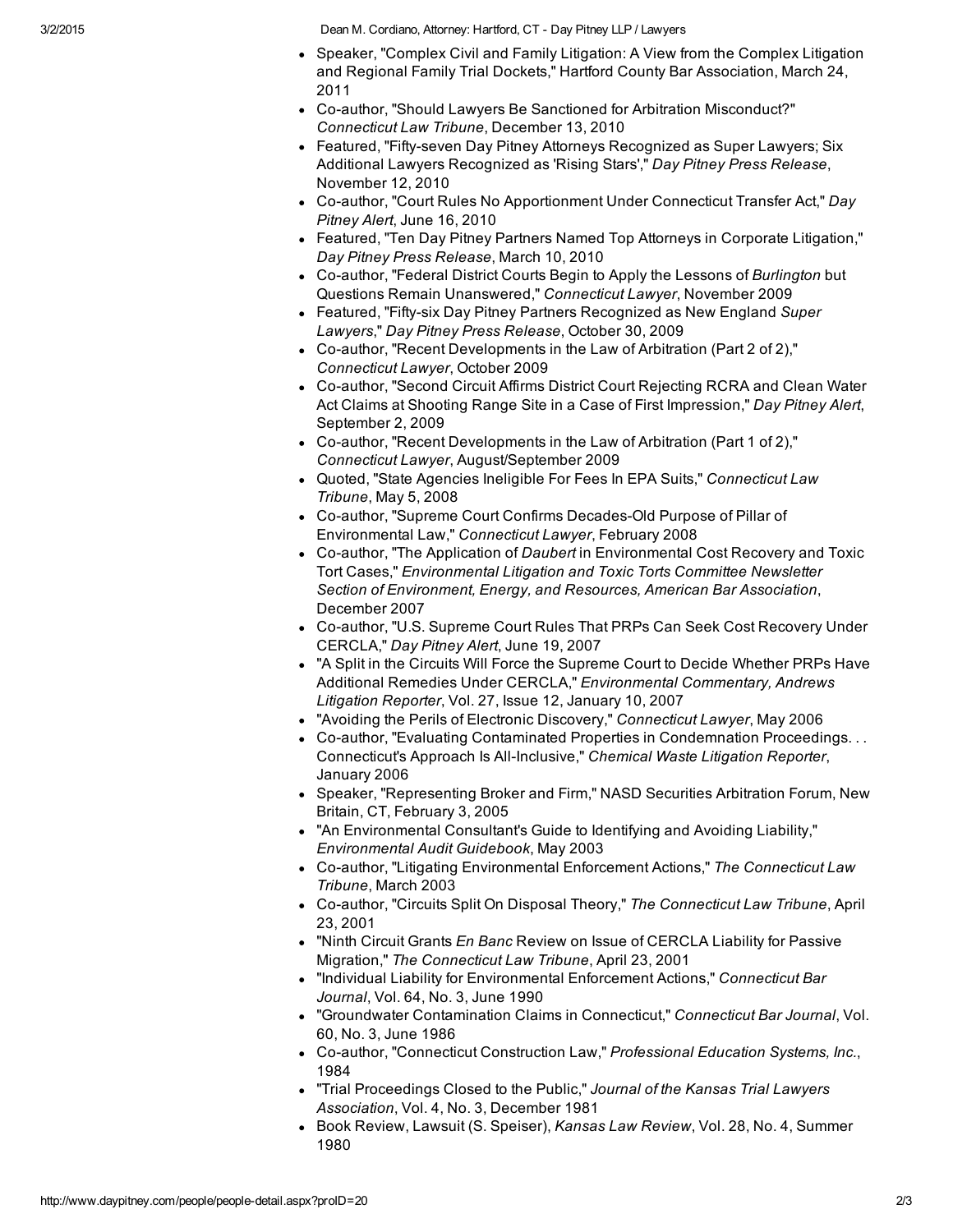### Education

- Duke University School of Law, J.D., 1976, Research and Managing Editor, *Duke Law Journal*, Order of the Coif
- SUNY-Binghamton, B.A., 1973, Phi Beta Kappa

## Admissions

- State of Connecticut
- U.S. Court of Appeals for the Ninth Circuit
- U.S. Court of Appeals for the Second Circuit
- U.S. District Court, District of Connecticut
- U.S. District Court, Southern District of New York

# Professional Affiliations

- American Board of Trial Advocates, Advocate
- American Bar Association, Section of Litigation, Environmental and Toxic Tort **Committee**
- Connecticut Bar Association, Litigation Section, Executive Committee
- Connecticut Bar Association, Environmental Law Section, Executive Committee
- Oliver Ellsworth Inns of Court, Barrister
- University of Connecticut School of Law, Environmental Litigation and Toxic Torts, Instructor in Law

## Outside Interests

- West Hartford Sports Council
- Secretary and General Counsel, West Hartford Youth Soccer Association
- Advanced Arbitrator, American Arbitration Association
- Special Master, Connecticut Superior Court and Federal District Court

# Awards and Achievements

- Chosen for inclusion in the *[Chambers](http://www.chambersandpartners.com/the-rankings-explained) USA Legal Directory* as a leading environmental attorney, 2012-2013
- Recognized as a Connecticut Super [Lawyer,](http://www.superlawyers.com/connecticut/selection_details.html) 2006-2012
- Recognized as a Super [Lawyer,](http://www.superlawyers.com/connecticut/selection_details.html) Corporate Counsel edition, 2010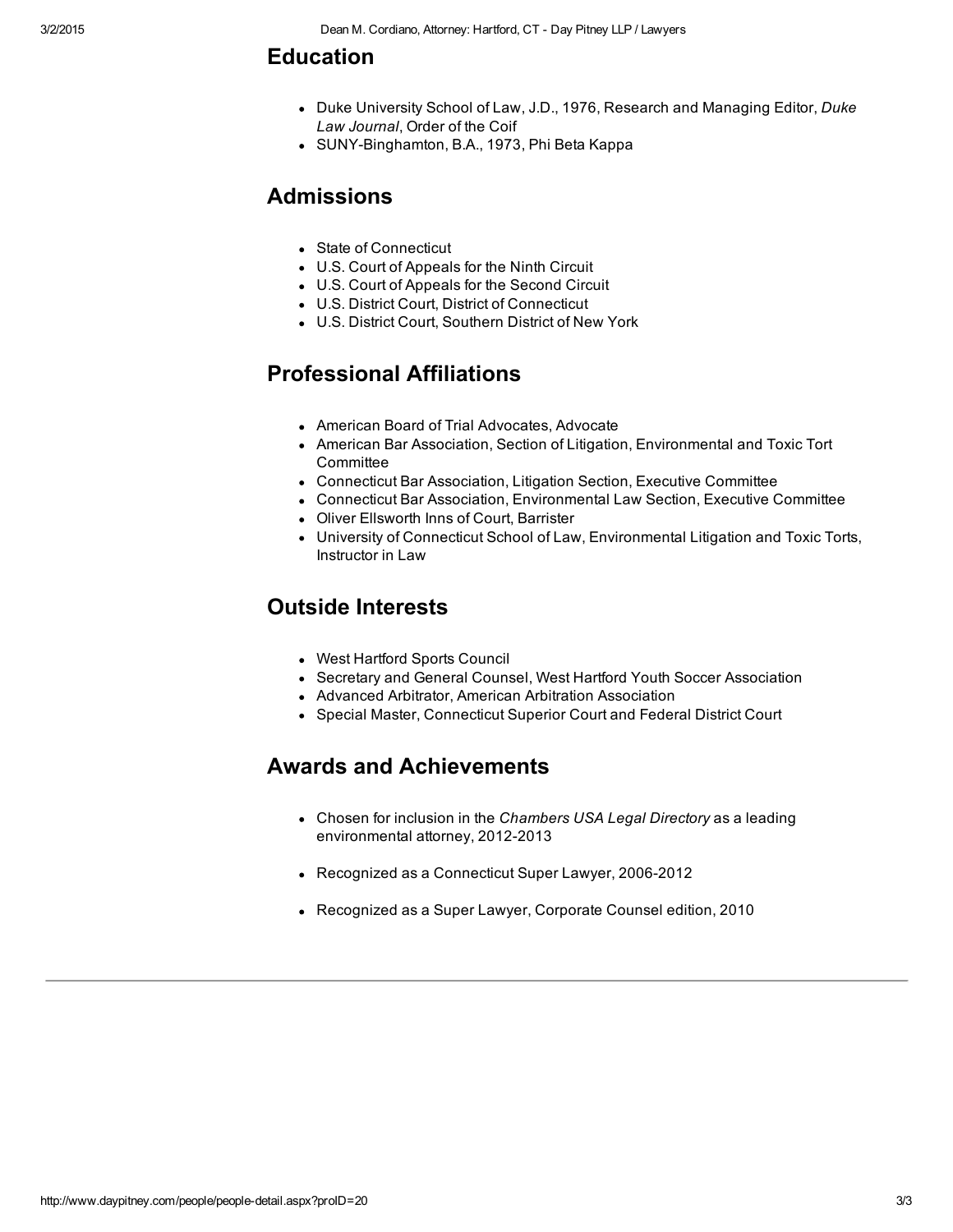### **Attorney Mark S. Gilcreast** Managing Attorney, New England Staff Counsel Offices of Allstate, Encompass, and esurance Law Offices of Mark S. Gilcreast 201 Oak Street, Suite 201 860-293-7046 [Mark.Gilcreast@allstate.com](mailto:Mark.Gilcreast@allstate.com)

Mark S. Gilcreast is the Managing Attorney for the New England staff counsel offices of Allstate, Encompass, and esurance insurance companies. He manages the Law Offices of Mark S. Gilcreast in Hartford and Hamden and also oversees staff counsel operations in Rhode Island and Massachusetts. His offices represent the insureds of Allstate and its affiliated companies in the defense of bodily injury and property damage cases. In addition, his offices represent those companies in UM/UIM, subrogation, and other types of litigation.

Attorney Gilcreast joined staff counsel as a trial attorney in 1996, after ten years of private practice. He has held his current position since 2005. He earned his J.D. from Western New England University and his B.A. from Boston College. He is a member of the Connecticut Bar Association and is admitted to the bars of the State of Connecticut and the Federal District Court for the District of Connecticut.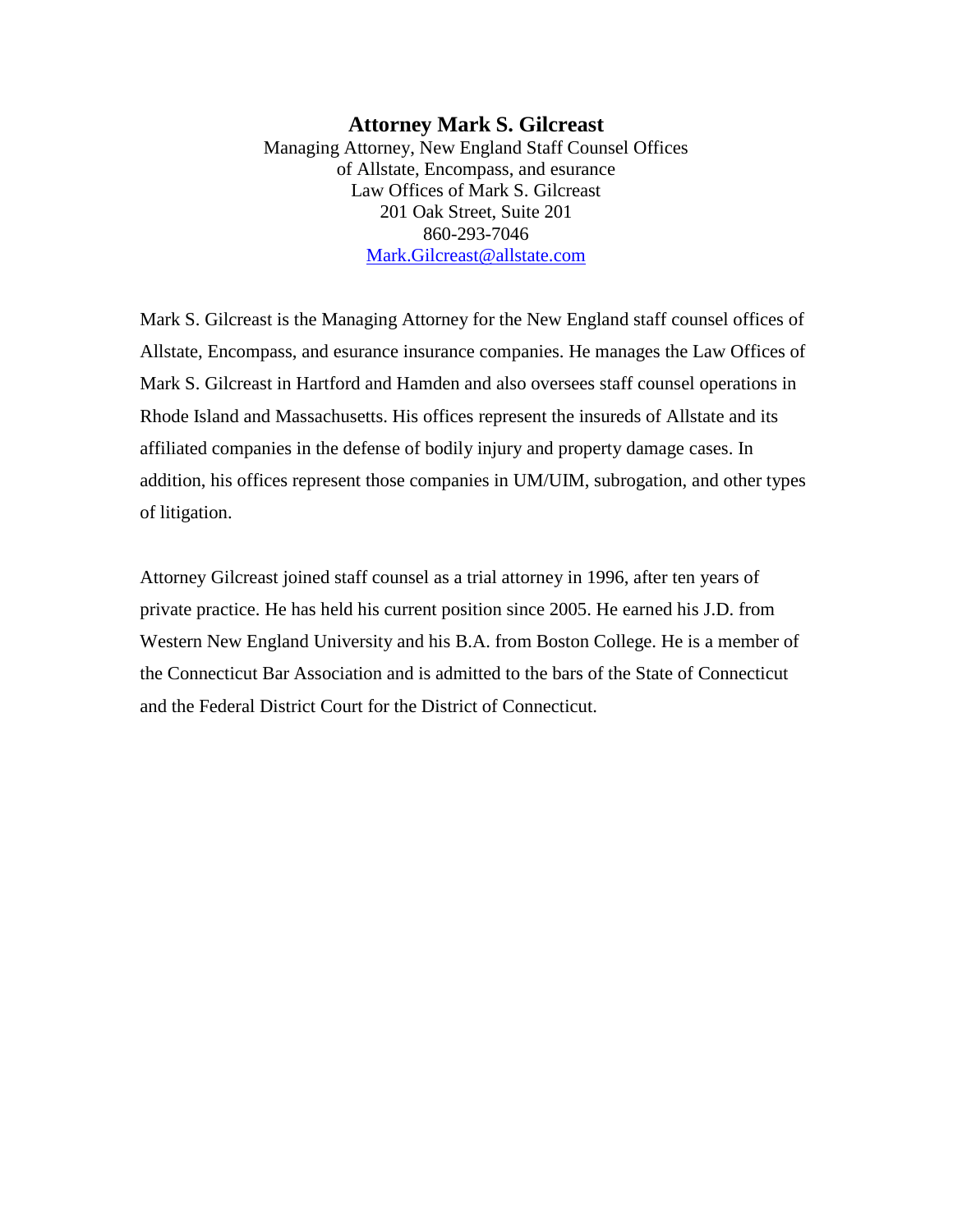# SMOCK **LAW FIRM CONSULTANTS**



**Peter A. Giuliani** Partner

29 Weston Rd. Weston, CT 06883

main: 847.615.8833 direct: 203.341.0601 cell: 203-561.6371 fax: 847.264.5542 [pgiuliani@SmockLawFirmConsultants.com](mailto:pgiuliani@SmockLawFirmConsultants.com) Peter Giuliani is a Partner at Smock Law Firm Consultants. His law firm management experience spans more than 47 years, both as a management consultant to law firms and other professional service firms (40 years), and as Executive Director of Cummings & Lockwood, a 180-lawyer law firm based in Stamford, Connecticut (7 years). His functional specialties include strategic planning; financial management and law firm economics, administrative and technology infrastructure planning; strategic mergers, acquisitions, and divestitures; and practice group management.

Examples of Peter's consulting experience are as follows:

- He has directed, conducted or participated in more than 500 consulting assignments for law firms or corporate law departments involving such matters as:
	- Development and implementation of strategic plans
	- Analysis and consultation on strategic mergers, acquisitions and divestitures
	- Review and restructuring of partner compensation and performance evaluation
	- Design and implementation of law firm organization, management, and practice group structures
	- Analysis and redesign of partnership retirement and buy-out plans, including valuation of partners' interests
	- Design and implementation of multi-tier partnership structures
- Peter has also served as expert witness in over twenty litigation matters involving valuation of partnership interests, determination of *"reasonable compensation*," measurement of lost profits, and other matters.
- He is the principal author of two extensive monographs on financial management of law firms published by the American Bar Association and is the recent author of the model partnership agreement for the State of New York Bar Association. In addition, he has published more than 25 articles on legal management topics.
- His most recent book is Passing the Torch without Getting Burned, a guide to law firm succession planning (ABA, 2013).

During the seven years in which he served as Cummings & Lockwood's first-time Executive Director, Peter led and/or supported processes that resulted in:

- A revised associate *"track"* and formal two-tier partnership program
- A new structure and process for setting Income and Equity Partner compensation
- The conversion of the firm to an LLC with a complete revision of the Firm's governance structure
- The reorganization of the firm into two operating divisions and market focused practice groups
- The acquisition and divestiture of practices and offices
- The formation of an ancillary business for purposes of licensing firm-proprietary software.

Prior to joining Cummings & Lockwood, Peter was a consultant with four major consulting firms. He spent five years as Vice President and CFO of Altman Weil and five years as a Partner in Pensa International, a firm that he helped found and that merged with Altman Weil in 1991. He was a Principal and Partner at Arthur Young, where he also served as National Director of Legal Consulting Services. He began his consulting career in 1968 at the New York Office of Price Waterhouse, focusing on law firm management issues.

Peter has a B. S. in Economics and Philosophy from The College of the Holy Cross and an MBA in Managerial Economics and Finance from Cornell University. He is also a Certified Public Accountant (inactive status) and a Certified Management Consultant. In 1998, Peter was elected a Fellow of the College of Law Practice Management in recognition of his career-long dedication and contribution to improving the management of law firms.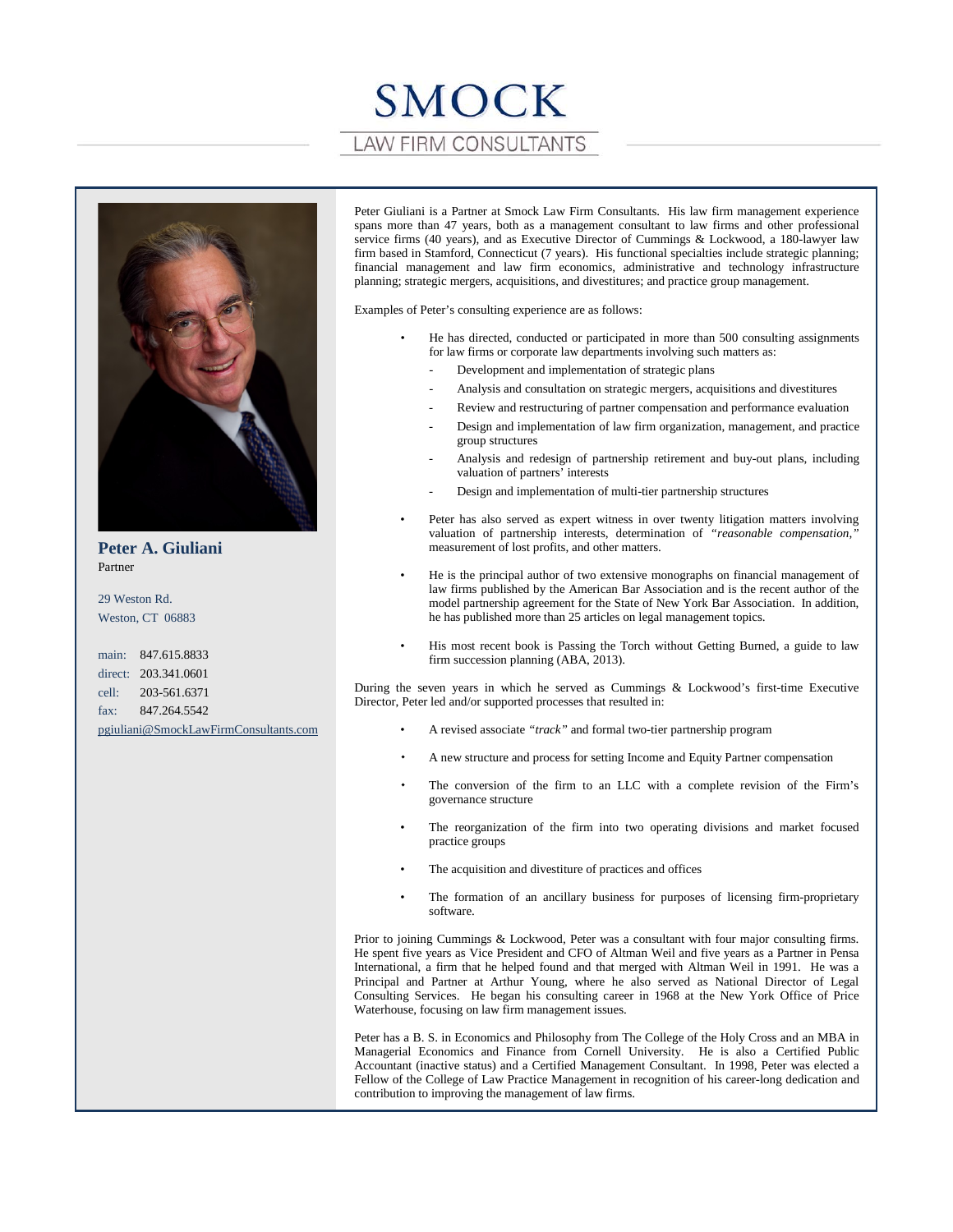### **Attorney Steven M. Greenspan**

Vice President and Chief Litigation Counsel United Technologies Corporation United Technologies Building One Financial Plaza, Mail Stop 524 860.728.7811 [Steven.Greenspan@utc.com](mailto:Steven.Greenspan@utc.com)

Steven M. Greenspan is presently Vice President and Chief Litigation Counsel for United Technologies Corporation (UTC). In his role, Attorney Greenspan oversees all worldwide litigation for UTC and its various divisions and subsidiaries.

Attorney Greenspan graduated from the University of Pennsylvania in 1982 and from the University of Connecticut School of Law in 1985. While in law school, Attorney Greenspan was Managing Editor of the *Connecticut Law Review*. He served as a judicial law clerk for Associate Justice David M. Shea of the Connecticut Supreme Court. Thereafter, he was in private practice from 1986 to 2010 with the law firm of Day Pitney, LLP and was elected a Partner of the firm in 1993. While in private practice as a commercial trial lawyer, Attorney Greenspan tried cases to successful jury verdicts and court judgments in federal and state courts in Connecticut, Massachusetts, New York, Delaware, Minnesota, Michigan, and New Jersey.

Attorney Greenspan is a former President of the Hartford County Bar Association and was a long-time member of the House of Delegates of the Connecticut Bar Association. He is currently the President of the University of Connecticut Law School Foundation, Inc., and is a Connecticut Bar Foundation James W. Cooper Life Fellow.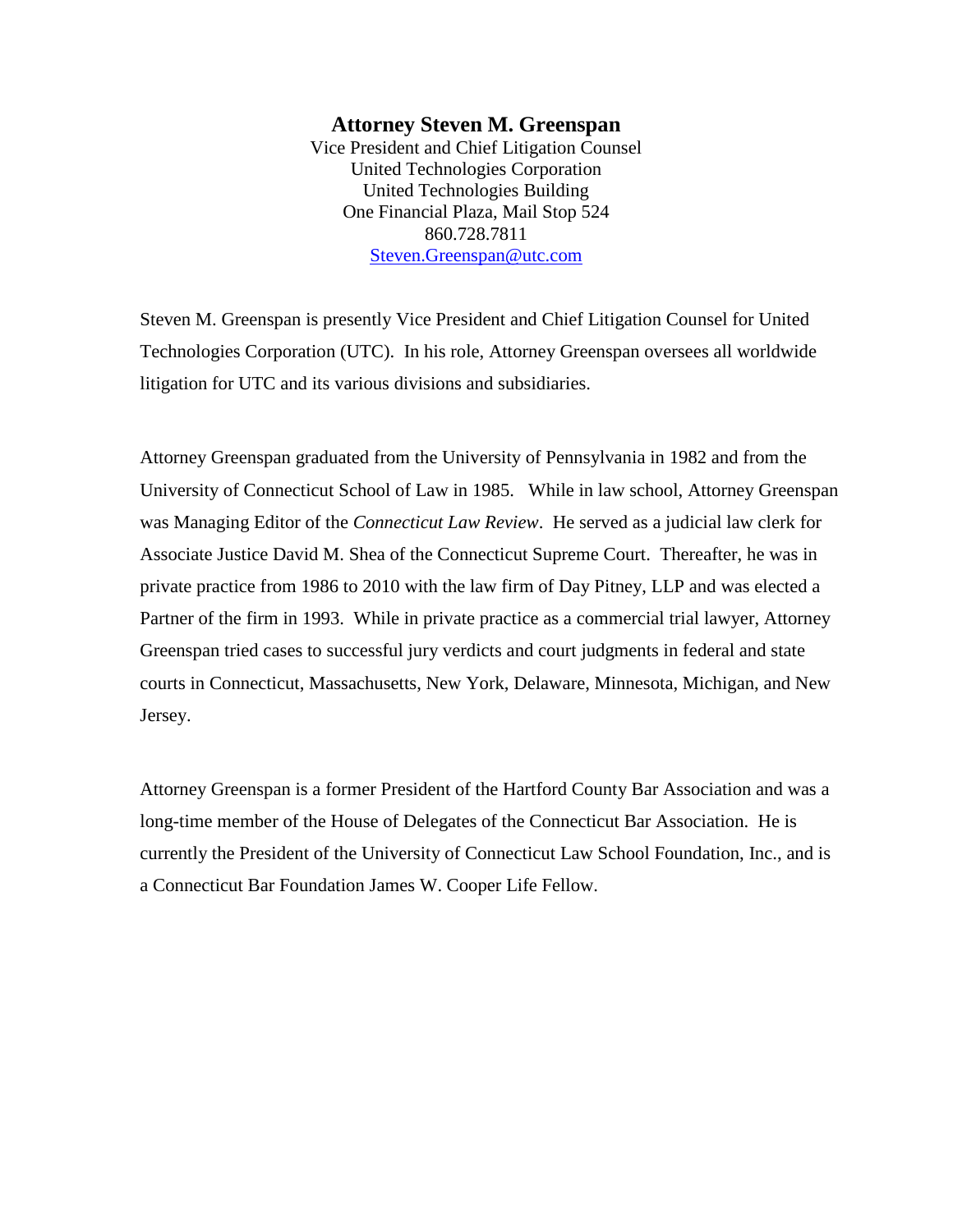### **Hon. Donna F. Martinez**

United States Magistrate Judge District of Connecticut Abraham Ribicoff Federal Building United States Courthouse 450 Main Street – Suite 262 Hartford, CT 06103 860.240.3605 [Donna\\_Martinez@ctd.uscourts.gov](mailto:Donna_Martinez@ctd.uscourts.gov)

Judge Donna Martinez was appointed United States Magistrate Judge on February 8, 1994.

She received a bachelor's degree from the University of Connecticut in 1973, a master's degree from the University of Connecticut School of Social Work in 1975, and a law degree from the University of Connecticut School of Law in 1978.

After graduating from law school, Judge Martinez worked as an Assistant Corporation Counsel at City Hall in Hartford. In 1980, she joined the Office of the United States Attorney in the District of Connecticut. An Assistant United States Attorney for almost fifteen years, she represented the government in all types of civil and criminal litigation. When she left in 1994, Judge Martinez was serving as the United States Attorney's Chief of the Organized Crime/Drug Enforcement Task Force.

The judge has taught at the U.S. Department of Justice Advocacy Institute and at Yale Law School. She is a longtime member of the Oliver Ellsworth Chapter of the American Inns of Court and is currently serving her second term as president.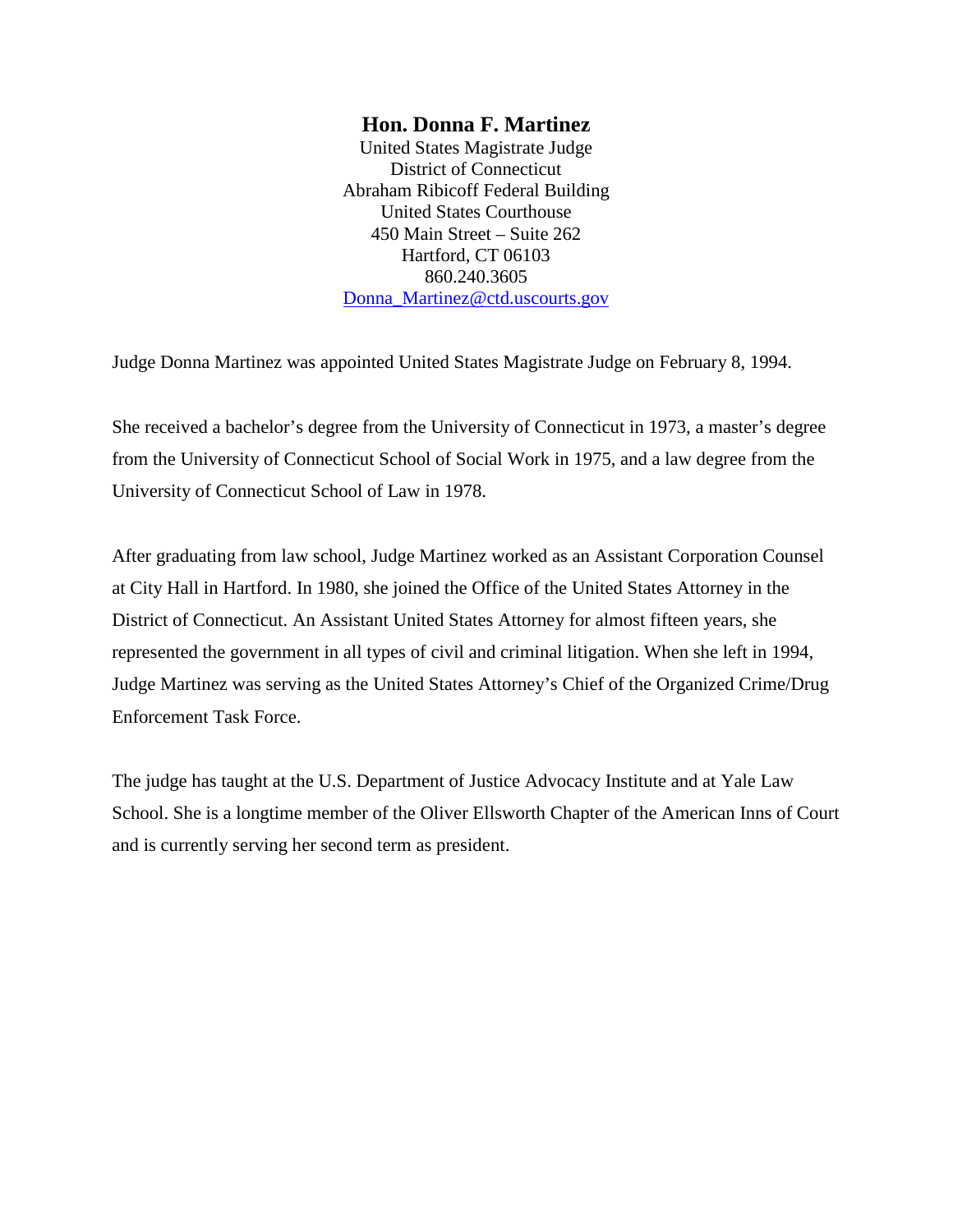### **Attorney Chris R. Nelson** Nelson | Votto 18 Trumbull Street New Haven, CT 06511 203.787.2000 [Chris@nelsonvotto.com](mailto:Chris@nelsonvotto.com)

Chris Nelson graduated from the University of Connecticut with a double major in Political Science and Sociology in 2000 and then obtained his juris doctorate at Quinnipiac University School of Law in 2004. Mr. Nelson represents clients in a broad range of legal matters including both transactional work and litigation. Mr. Nelson has litigated cases in Connecticut's superior courts, federal courts, bankruptcy courts, and appellate court. He has also represented clients in a number of administrative hearings before Connecticut state agencies.

Mr. Nelson has been a member of the Connecticut Bar since 2004, and he is admitted to practice in Connecticut's federal courts, the United States Tax Court, the Southern District of New York, the United States Supreme Court, and the Mashantucket Pequot Tribal Court.

In addition to his legal practice, Mr. Nelson is very active in the legal community and has served in a number of prominent roles in both the Connecticut Bar Association and the New Haven County Bar Association. Mr. Nelson was a delegate to the Connecticut Bar Association's House of Delegates from 2010 to 2013 and served on the Connecticut Bar Association's Technology Committee from 2008 to 2009. Mr. Nelson also served as the Chair of the Connecticut Bar Association's Young Lawyers Section from 2013 to 2014, and as the Co-Chair of the Commercial Law/Bankruptcy Committee from 2007 to 2010. Since 2011, Mr. Nelson has served on the Executive Committee of the New Haven County Bar Association. He also served as the President of the New Haven Young Lawyers from 2009 to 2010.

Mr. Nelson is also a member of the Connecticut Trial Lawyers Association, the New Haven Inn of Court, and the Quinnipiac University School of Law Alumni Executive Board. In addition, from 2007 to 2009, Mr. Nelson served on the Town of Hamden's Technology Commission. Mr. Nelson also volunteers with New Haven's Downtown Evening Soup Kitchen, Habitat for Humanity, and the Connecticut Veteran's Legal Center.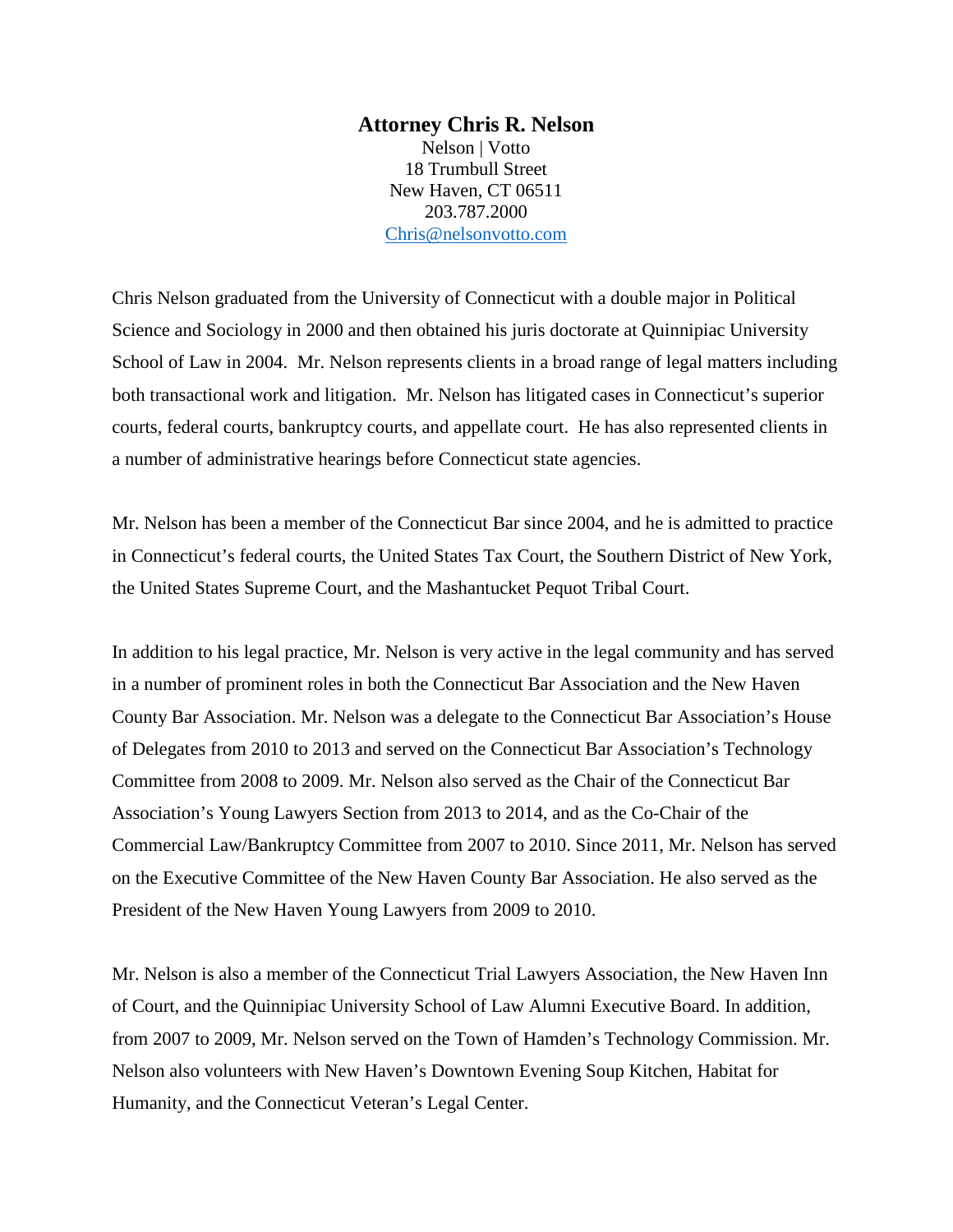### **Attorney James K. Robertson, Jr.**

Carmody & Torrance LLP 50 Leavenworth St. Waterbury, CT 06795 203.575.2636 [jrobertson@carmodylaw.com](mailto:jrobertson@carmodylaw.com)

James K. Robertson is a Fellow of the American College of Trial Lawyers and the American Board of Trial Advocates. In addition to his broad trial practice, he frequently serves as an arbitrator, mediator and special master in the state and federal courts. He has served as Chairman of the Connecticut Judicial Selection Commission and the Connecticut Humanities Council. Jim has also served as the Chairman of the University of Connecticut Law School Foundation.

Jim has been recognized in the *Benchmark's "Litigation Guide"*, *Chambers "Leading Lawyers for Business"*, and various *"Best Lawyers"* and *"Superlawyer"* publications. He was the recipient of the 2011 Distinguished Graduate Award from the University of Connecticut School of Law Alumni Association. He is a Connecticut Bar Foundation James W. Cooper Life Fellow. He has taught "The Legislative Process" at University of Connecticut School of Law and "Systematic Theology" and "The Problems of Evil" at the Hartford Seminary.

Jim graduated with honors from Yale University, the Hartford Seminary, and the University of Connecticut School of Law.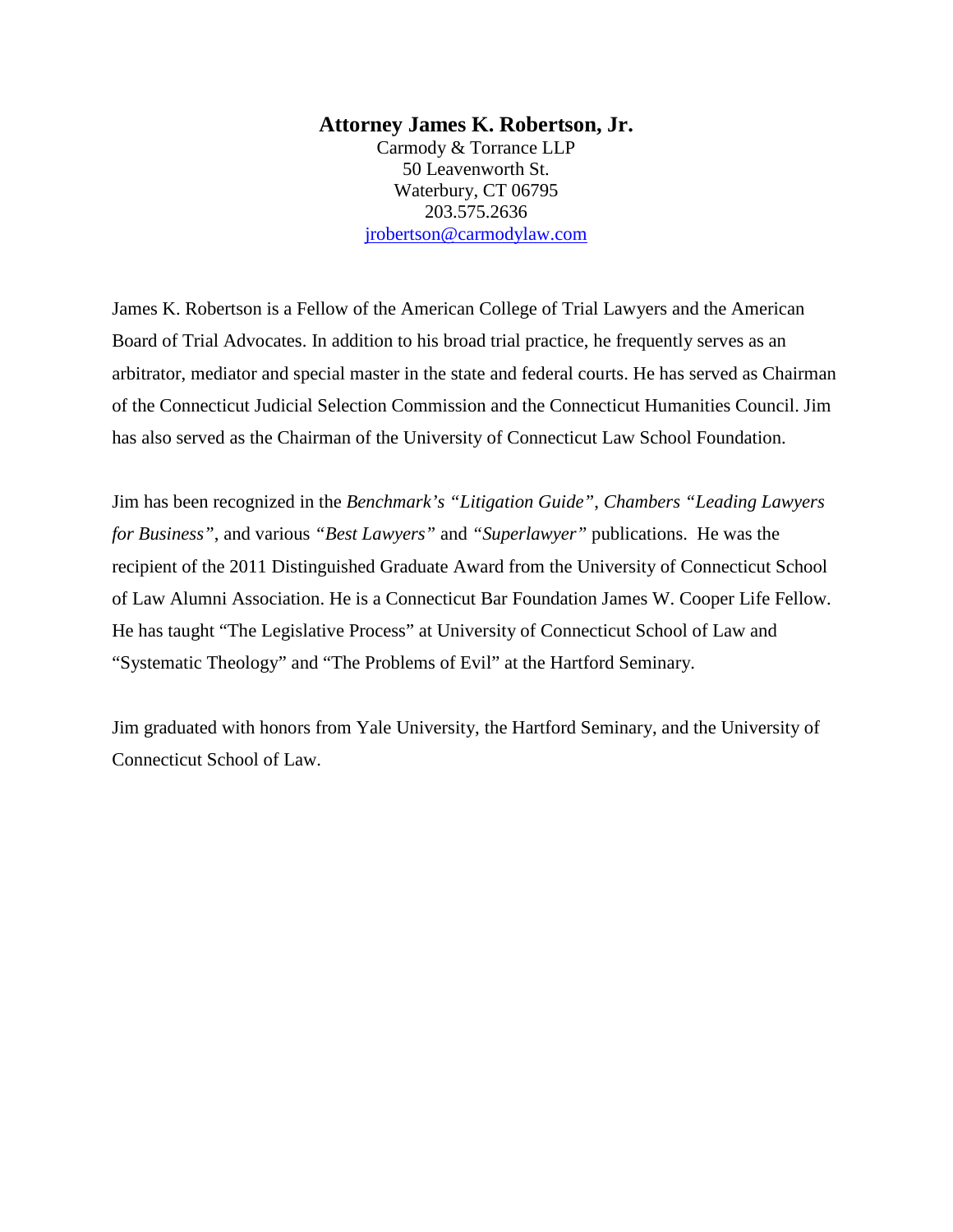### **Hon. Carl J. Schuman** Judge, Connecticut Superior Court Presiding Judge, State Administrative and Tax Appeals 20 Franklin Square New Britain, CT 06051 860.515.5145 [Carl.Schuman@jud.ct.gov](mailto:Carl.Schuman@jud.ct.gov)

Judge Carl Schuman was born in New London, CT in 1954. He is a graduate of Harvard University and Duke University School of Law. From 1980 to 1997, Judge Schuman served as an Assistant State's Attorney, Assistant State Attorney General, Assistant United States Attorney, and Adjunct Lecturer in law at the University of Connecticut School of Law.

Judge Schuman was nominated to become a judge of the Connecticut Superior Court by Governor Rowland in December 1997. His assignments have included the G.A. criminal docket, the child protection session, civil and criminal jury trials, complex civil litigation, and habeas corpus matters. He is currently the presiding judge of the state administrative and tax appeals section in the New Britain Judicial District.

Judge Schuman has authored approximately 400 written opinions. He is also the author of sixteen articles on constitutional law, criminal law, and various other legal subjects.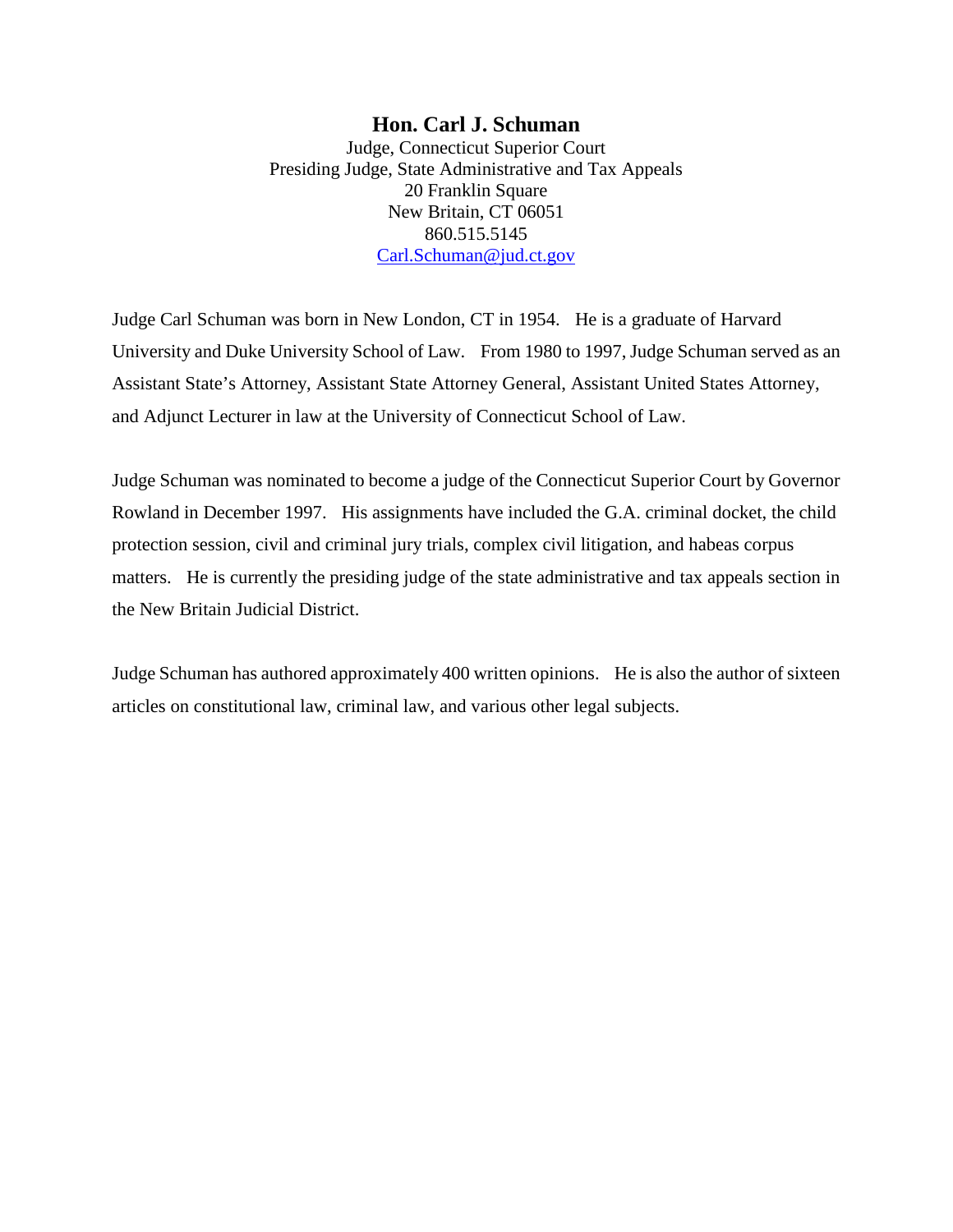



# James T. (Tim) Shearin

Member

| Bridgeport, CT 06601-7006 | e jtshearin@pullcom.com |
|---------------------------|-------------------------|
| P.O. Box 7006             | f 203.576.8888          |
| 850 Main Street           | $\pm$ 203.330.2240      |
|                           |                         |

James T. (Tim) Shearin is chairman of the firm. He has wide-ranging experience in federal and state courts, at both the trial and appellate levels, and before arbitration and mediation panels. He represents clients in the areas of commercial and business, intellectual property, Internet piracy and computer crimes, banking, securities, antitrust, products liability and general civil litigation.

Tim has lectured and written on the following: the constitutionality of Connecticut's Prejudgment Remedy Statute, "ins and outs" of civil forfeitures, lender-liability law, federal discovery rules, implications of expert disclosure in federal court, limitations of technical advancements in the practice of law, rules and practices governing the U.S. District Court for the District of Connecticut, the means by which to secure federal judgments, medical malpractice liability for HMOs, defense of covenant not to compete cases, Markman hearings, the federal jurisdiction of national banks, federal court practice and procedure, expert witnesses, settlement conferences and mediation in the federal court, case management, the art of written and oral advocacy and adhesion contracts. Tim is also an American Arbitration Association-qualified arbitrator and frequently acts as an arbitrator and mediator.

### **Practice Areas**

Litigation; Business Disputes; Intellectual Property Litigation; Securities and Antitrust Litigation; Banking; Cybersecurity and Infrastructure Protection; Professional Liability; Technology; White Collar Defense and Corporate Investigations

### **Representative Experience**

Defended companies in class action and shareholder derivative cases with antitrust, securities, corporate finance and fiduciary duty claims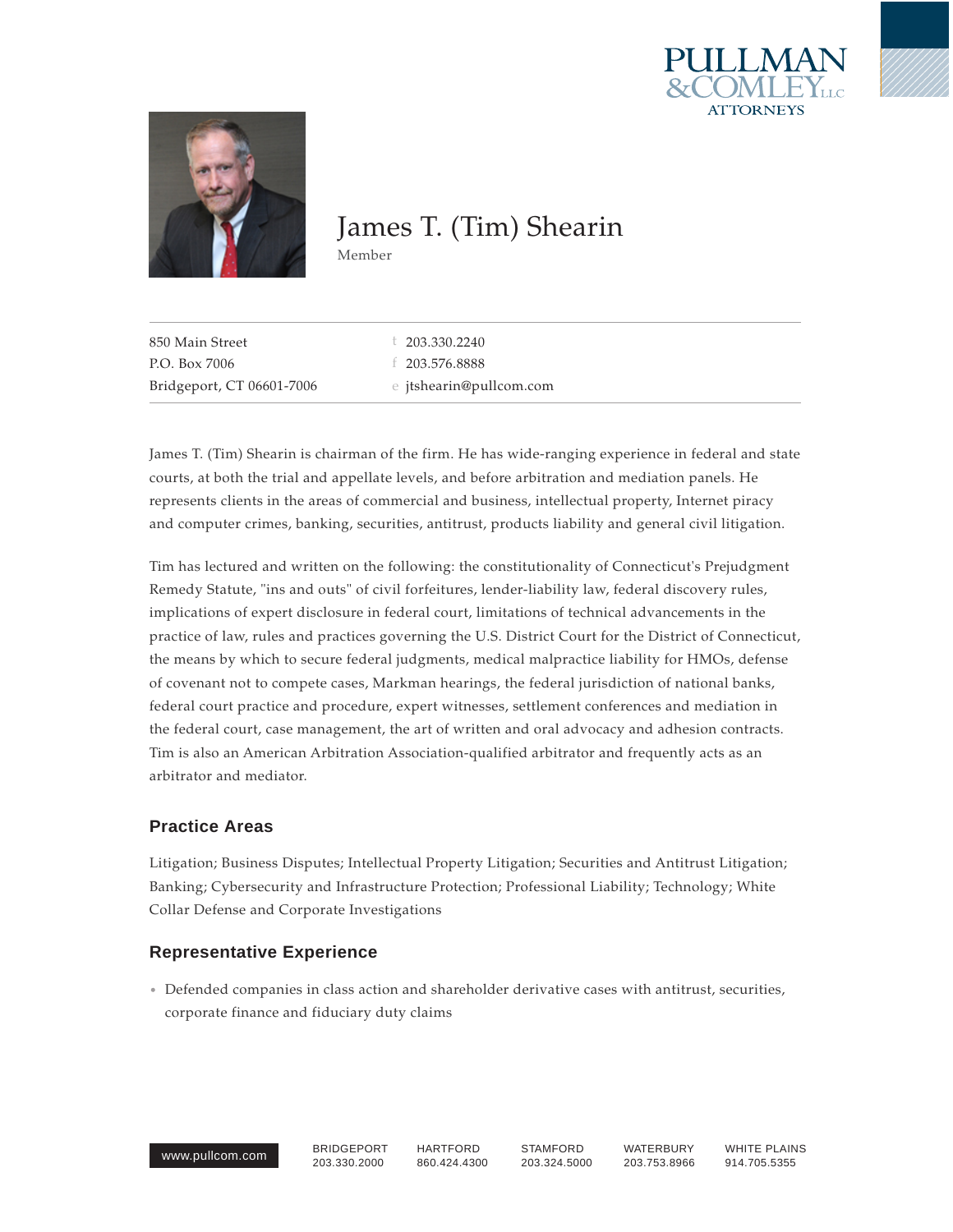### Continued



- Defended company in \$22,000,000 veil piercing and fraudulent transfer case
- Defended company in multi-million dollar claim of theft of software code
- Prosecuted and defended patent infringement, copyright, trademark and misappropriation of trade secrets cases
- Defended claims alleging unfair trade practice, Lanham Act and licensing claims
- Defended company accused of \$9,000,000 worth of fraudulent Medicaid billing
- Represented both individuals and businesses in litigation brought to recover severance and pension benefits under the Employee Retirement Income Security Act
- Arrested, attached and seized major shipping vessels and cargo pursuant to the prosecution of admiralty and maritime suits
- Frequently chosen as a private arbitrator or mediator in complex commercial cases

### **Bar and Court Admissions**

Connecticut

New York

- U.S. Supreme Court
- U.S. Court of Appeals for the Second Circuit
- U.S. Court of Appeals for the Federal Circuit
- U.S. Court of Federal Claims
- U.S. District Court, District of Connecticut
- U.S. District Court, Southern District of New York

### **Clerkships**

Law clerk for U.S. District Court Judge Peter C. Dorsey, 1986 to 1988

### **Education**

University of Connecticut School of Law, J.D., high honors, 1986; administrative editor, *Connecticut Law Review*

University of Connecticut, B.A., *summa cum laude,* 1983; Honors Scholar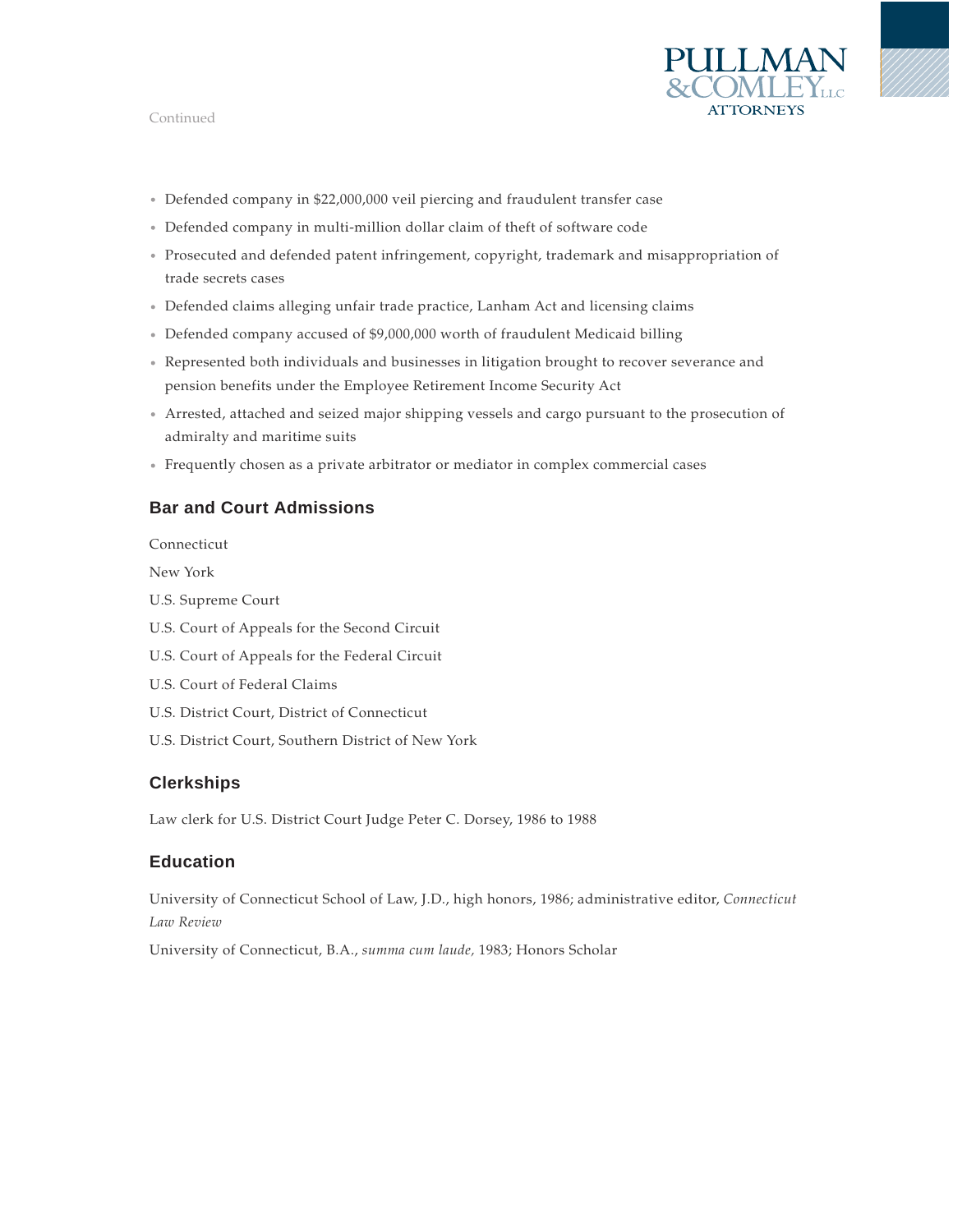



### **Publications**

"Connecticut Jurisprudence on E-Commerce Contracts of Adhesion: Page Not Found?," *Connecticut Bar Journal*, Winter 2014

"The Importance of Upholding an Independent Judiciary," *ctpost.com*, March 30, 2012

"Oral Advocacy in Connecticut's Courts," *Connecticut Lawyer*, February 2011

"National Banks: Where does Diversity Jurisdiction Lie?," *The Banking Law Journal*, January 2005

"Prioritizing Legal Services for the Poor: A Difficult Task," *Connecticut Lawyer*, February 2003

"Notes from District Retreat at St. Clement's Castle," *CBA Federal Practice Section Newsletter,*, January 2003

"Notice Pleadings Versus Fact Pleading- Which is Better?," *CBA Federal Practice Section Newsletter*, Spring 2002

"Medical Malpracitce Liability: It's Not Just for Doctors Anymore," *Connecticut Lawyer*, February 2001

### **Alerts and Newsletters**

ALERT: October is National Cybersecurity Awareness Month

LAW ALERT: Recent Connecticut Supreme Court Decision Demonstrates Importance of "End of Representation" Terms in Professional Engagement Agreements

LAW ALERT: Another Court Recognizes The Attorney Client Privilege Extends To Internal Law Firm Communications

IN YOUR DEFENSE: The Federal Victim-Witness Act

CYBER LAW TRACKER: Privacy Victory in Europe: EU's Highest Court Requires Google® To Comply With An Individual's Demand "To Be Forgotten."

CYBER LAW TRACKER: Now is the Time to Take Proactive Measures in Cybersecurity

### **Professional Affiliations**

Appointed by the Governor of Connecticut to the Judicial Compensation Commission (2012)

Appointed by the Chief Justice of the Connecticut Supreme Court to the Judicial Performance Evaluation Program Advisory Panel (2009 - 2013)

Appointed Co-counsel to the Federal Grievance Committee by the Judges of the U.S. District Court (1997 - 2003), and a member of the Magistrate Judge Reappointment Committee (2011-2013) American Bar Association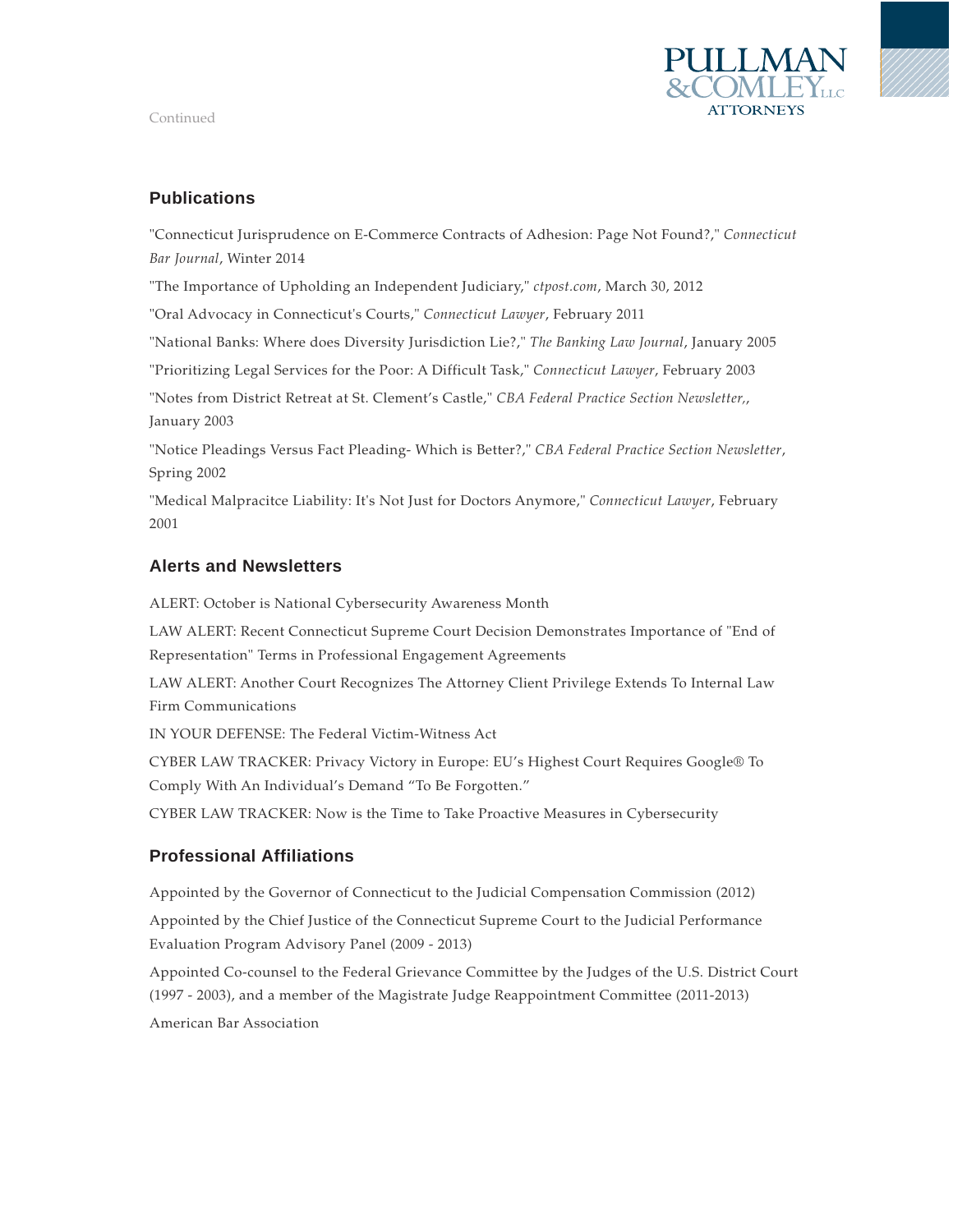

#### Continued

Connecticut Bar Association - Executive Committee, Federal Practice Section (former co-chairman); Executive Committee, Intellectual Property Section; Executive Committee, Antitrust Section; Financial Institutions Section; Chairman, Federal Judiciary Committee; Chairman, Fair and Impartial Courts Committee; Chairman, CBA Nominating Committee (2013-2014); Chairman, Audit Committee (2009-2013); Connecticut Bar Association House of Delegates (2006 - current) Raymond Baldwin Inn of Court - Bencher, Former Secretary and Vice President Connecticut Bar Foundation, Inc. - Vice President and Fellow Law Firm Alliance - Executive Committee Connecticut Business & Industry Association - board of directors American Intellectual Property Law Association Connecticut Intellectual Property Law Association Federal Circuit Bar Association Federal Bar Council Greater Bridgeport Bar Association - past president Superior Court attorney trial referee and arbitrator Special Master in Federal Court

### **Community Involvement**

Connecticut Business and Industry Association - director American Red Cross - past director Connecticut Legal Services Corp. - past chairman Graduate, Bridgeport Regional Business Council's Leadership Program and a past member of its board of directors University of Connecticut Law School Alumni Association, Inc. - past president University of Connecticut Law School Foundation, Inc. - past chairman Weston Democratic Town Committee - past chairperson Active in state and local politics

### **Honors and Awards**

Inducted as a Fellow in the American College of Trial Lawyers, 2014 Listed in *The Best Lawyers in America* in the areas of litigation - securities, antitrust, banking and finance, intellectual property and commercial litigation since 2006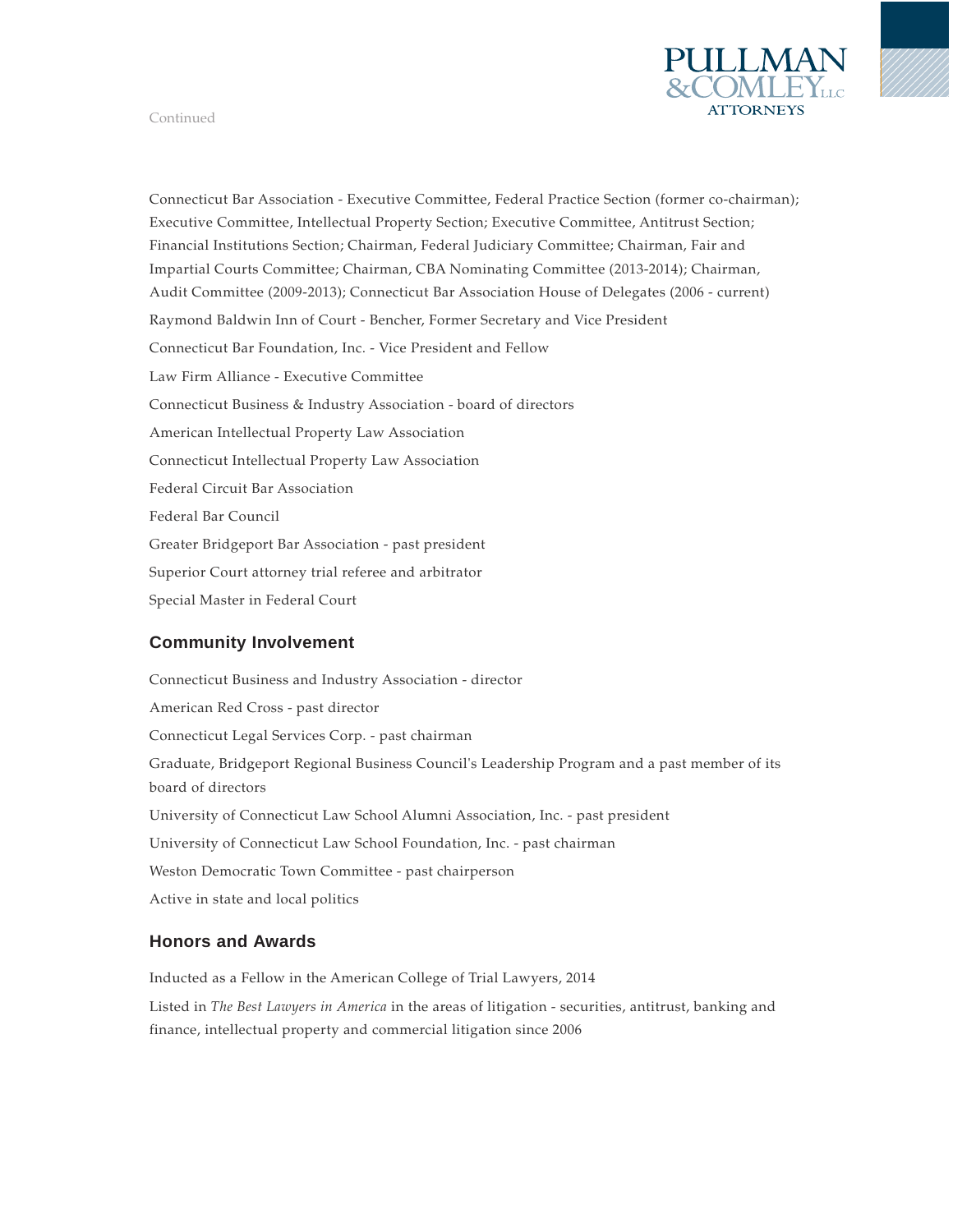#### Continued



Listed in *Chambers USA, America's Leading Lawyers to Businesses* in the area of litigation: general commercial since 2004

Selected to the *Connecticut Super Lawyers* list since 2006 in the area of business litigation; listed among the *Top 10 Connecticut Super Lawyers 2011-2013* and among the *Top 50 Connecticut Super Lawyers 2010, 2011,2012, New England Super Lawyers Top 100 Lawyers, 2012 and 2013*

Recognized among the top Connecticut litigation attorneys in 2011, 2012 and 2013 in *Benchmark Litigation - The Guide to America's Leading Litigation Firms and Attorneys*

Recipient of John Eldred Shields Professional Service Award from the Connecticut Bar Association, 2009, for outstanding service to the legal profession, the members of the CBA and the greater community

Recipeint of the Raymond B. Green award from the District Court Judges, 2008, for outstanding contributions to the work of the federal Grievance Committee

Received the highest peer review rating by Martindale-Hubbell (AV)

\*For more about the standards for inclusion in Best Lawyers in America, please see www.bestlawyers.com/news/news.aspx?event\_id=47.

\*\*For more about the standards for inclusion in Chambers USA, please see http://www.chambersandpartners.com/

\*\*\*For more about the standards for inclusion in Connecticut Super Lawyers, please see

www.superlawyers.com/connecticut/selection\_details.html.

\*\*\*\*\*For more information about the standards for inclusion in Benchmark Litigation, go to www.benchmarklitigation.com.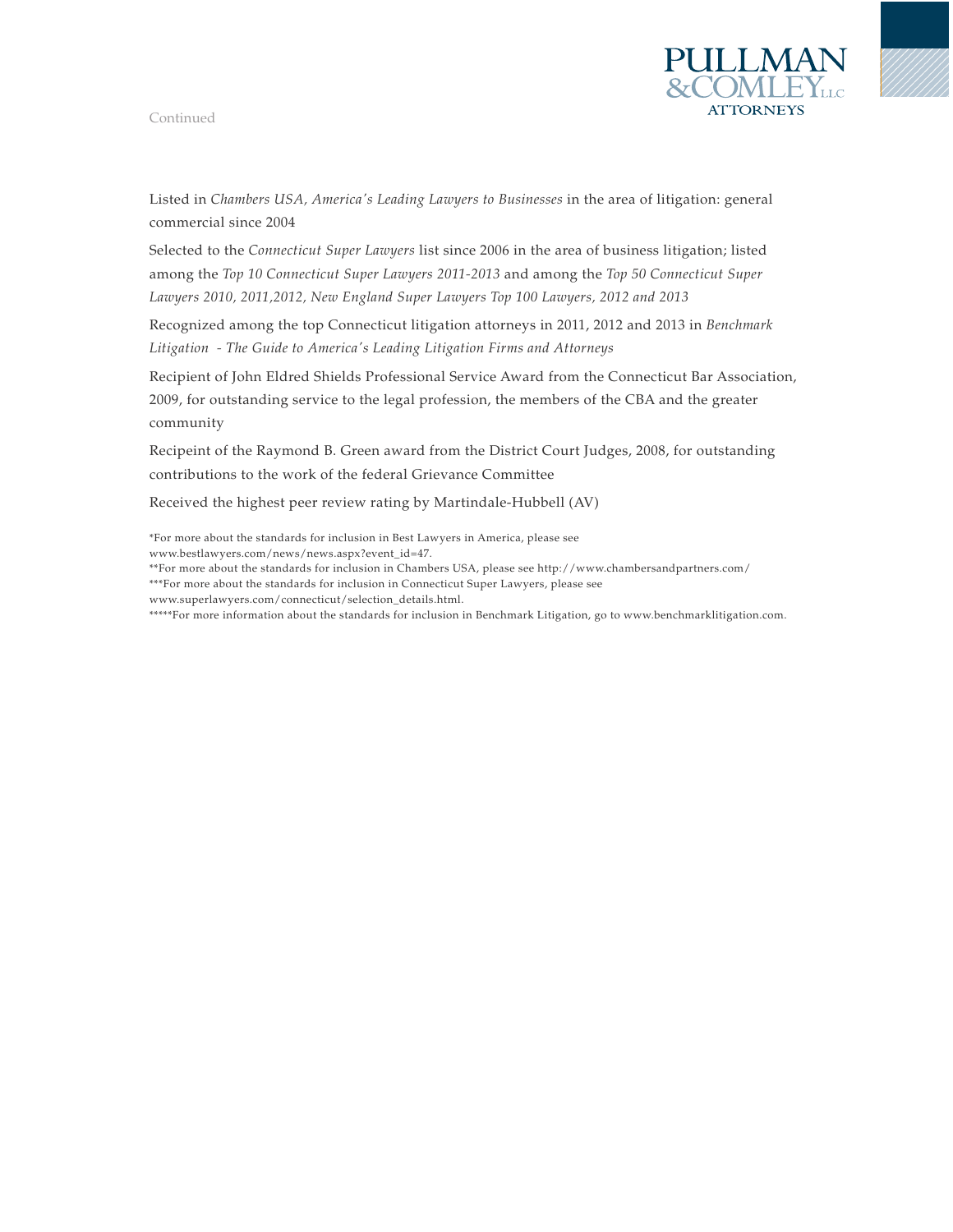### **Attorney Frederic S. Ury**

Ury & Moskow, LLC 883 Black Rock Turnpike Fairfield, CT 06825 203.610.6393 [Fred@urymoskow.com](mailto:Fred@urymoskow.com)

Frederic S. Ury is a founding partner of the law firm of Ury & Moskow, LLC in Fairfield, CT. Ury & Moskow is a small, boutique trial firm that handles major civil and criminal cases throughout the State of Connecticut. The firm also has a national pharmaceutical mass tort practice throughout the United States.

Mr. Ury earned his JD degree from Suffolk University Law School in Boston, MA in 1977 and his B.S. degree with highest distinction from Babson College in Wellesley, MA in 1974.

He has been a member of the Connecticut Bar since 1977 and the New York Bar since 1989. He is admitted in the Federal District Courts in Connecticut and New York, the 2<sup>nd</sup> Circuit Court of Appeals, and the United States Supreme Court.

He is a Board Certified Civil Trial Lawyer who for 37 years has concentrated his practice in criminal and civil trial practice. He also sits as an arbitrator and mediator for the private bar. He is presently a hearing officer for the Connecticut State Board of Education.

He is a member of the American Board of Trial Advocates and is an AV-rated attorney. He is listed in Martindale Hubbell's Bar Register of Preeminent Lawyers. He has been listed for eight years in *Super Lawyers* in Connecticut and New England in the area of general litigation and in Best Lawyers.

Mr. Ury was the Chairman of the Litigation Section of the Connecticut Bar Association from 1993 to 1996. He has been a member of the CBA Bench Bar Committee for over 15 years. From 2004 to 2005, he was President of the Connecticut Bar Association.

From 2008 to 2009 he served on the Chief Justice's Public Trust and Confidence Task Force. He was Co-Chair of the Attorney Trust Account Defalcation Task Force from 2005 to 2010. In 2007, he was elected to the Board of Directors of the Connecticut Bar Foundation. He has been a James W. Cooper Life Fellow since 2003. In 2010 he was appointed by the Connecticut Judicial Branch to the Bar Examining Committee.

Mr. Ury has been active for the past 12 years in the National Conference of Bar Presidents. He served three years on the Executive Council and was President of NCBP from 2011 to 2012.

Mr. Ury has been a member of the American Bar Association (ABA) for 37 years. He was a member of the ABA's House of Delegates from 2004 to 2009 and was appointed by ABA President Carolyn Lamm to the Ethics 20/20 Commission which he served on from 2009 to 2012. He is presently Chair of the ABA Standing Committee on Professionalism. In August of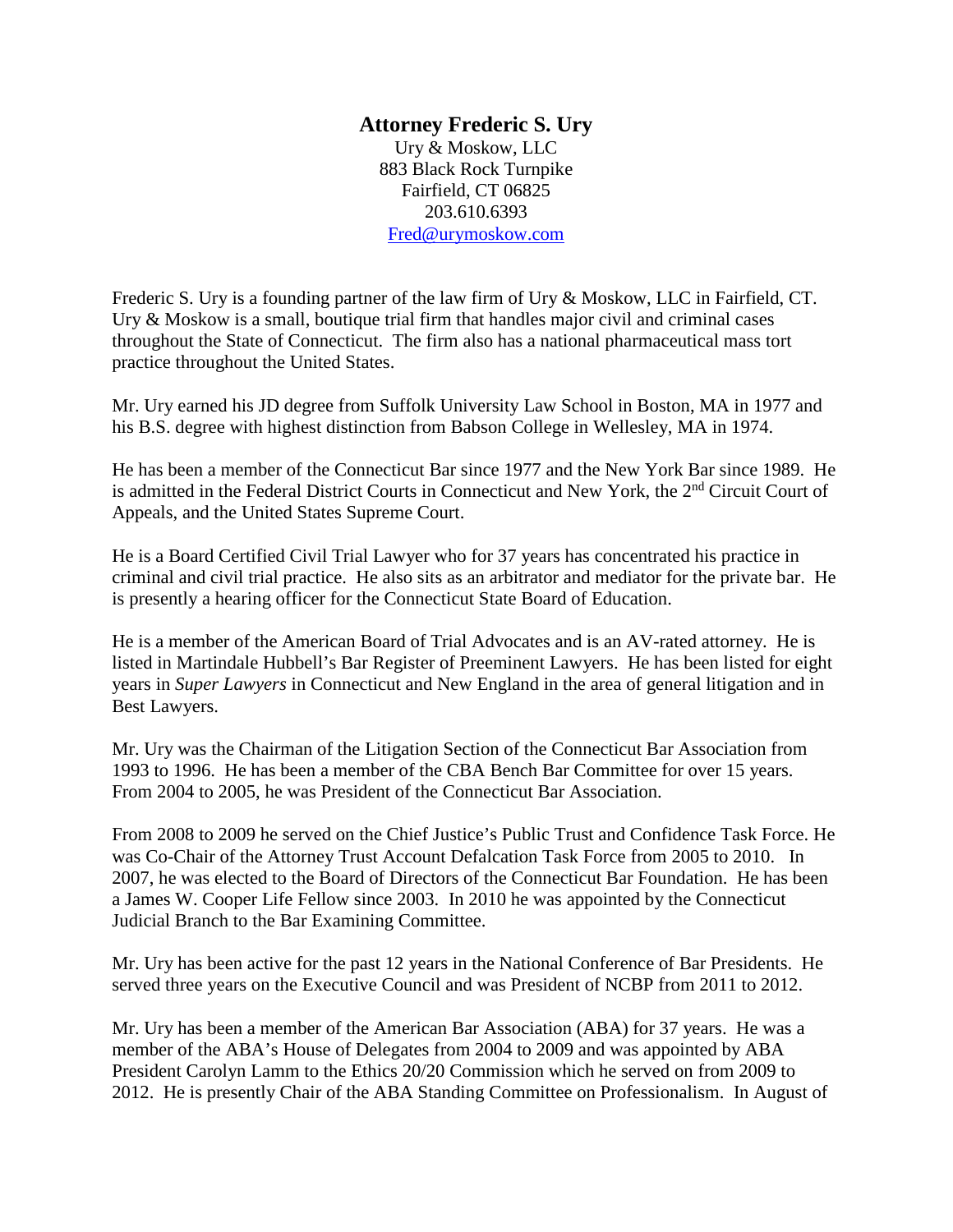2014, he was appointed by ABA President William Hubbard to the Commission on the Future of Legal Services.

He is a frequent lecturer to various bar associations and lawyer groups around the country on the future of the legal profession and ethics and professionalism. He has lectured about civil procedure to Connecticut attorneys for over 14 years. Mr. Ury has authored a number of articles on the future of the legal profession and ethics which have been published in publications around the country.

Mr. Ury is an avid bicyclist and runner. He is a founding member of Charity Treks, Inc., a nonprofit organization which runs the Burlington, VT to Portland, ME AIDS vaccine bicycle ride.